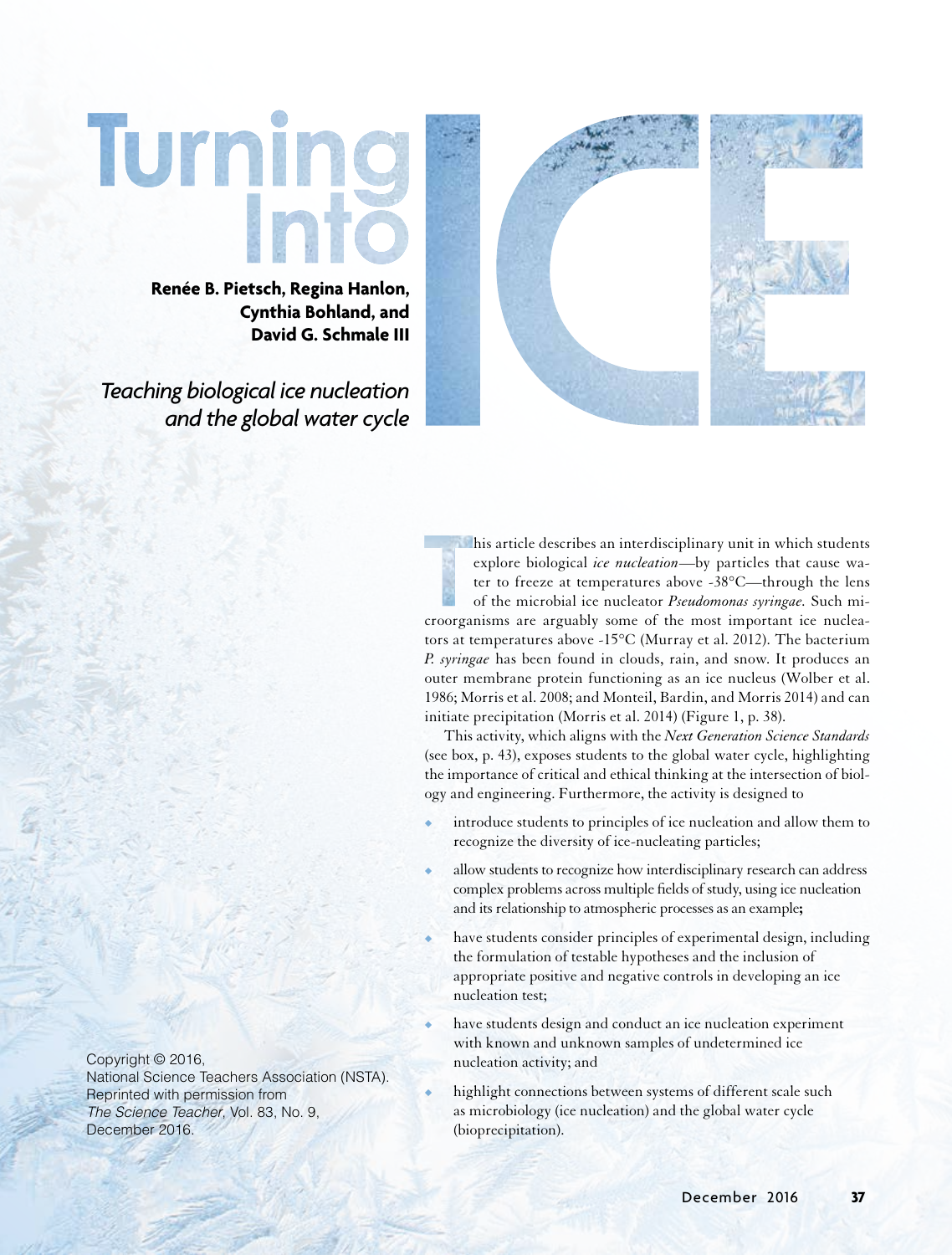## **An interdisciplinary approach**

The National Science Foundation (NSF) has called for interdisciplinary research approaches to environmental education (Vincent and Focht 2011). Ice nucleation and bioprecipitation are ideal systems for an interactive interdisciplinary curriculum that ranges from the molecular scale (ice nucleation protein) to a global scale (water cycle). Students consider and discuss new research, rather than going through prescribed lab exercises. The concept of a bacterium causing water to freeze increases student interest. Most students will be surprised to learn that pure water may stay in a liquid form down to about -38°C.

# *Part 1: The discovery of microbial ice nucleation (~5 minutes)*

A plant pathology group discovered ice nucleation by *P*. *syringae* in the 1970s, noticing that plants infected with northern corn leaf blight showed increased frost damage. Considerable investigation revealed the causal agent of the increased frost damage (Lee, Warren, and Gusta 1995). In a story format, walk students through the discovery of biological ice nucleation without mentioning that *P*. *syringae* is the freezing agent, so that students can think about this as an "unsolved mystery" (see "On the web").

# *Part 2: Ice nucleation demonstration (~15 minutes)*

Provide a demonstration of the ice nucleation phenomenon. First, place a glass bottle containing 100 ml of sterile nanopure water into an Alpha 12 cooling bath at -8°C (see Figure 2 for a supplies list). Next, add 4 ml of room-temperature water containing a single strain of ice+ *P. syringae* into a bottle and swish it around. The suspension in the bottle instantly freezes.

# *Part 3: Ice nucleation and bioprecipitation (~30 minutes)*

Ask students to comment on the ice nucleation demonstration and make connections to complete the story they heard in the first part of the lesson. This lecture also discusses the concepts of ice nucleation; cloud formation via ice nucleation; and *bioprecipitation*, the idea that ice+ bacteria could make rain (Sands et al. 1982).

## *Part 4: Guided inquiry (~75 minutes)*

In the fourth part of the unit, we present experimental design concepts to students. We divide students into groups of four and conduct a droplet-freezing ice nucleation test. Students test 10 different ice+ and ice- samples from a variety of organic and inorganic sources (Figure 3, p. 40). The ice- strain

## **FIGURE 1**

**The bacterium** *Pseudomonas syringae* **has been found in clouds and snow (1), snowpack (2), leaf litter and grass (3), subsurface water (4), rivers and lakes (5), epilithic biofilms (6), irrigation water from rivers (7), aerosolized in the atmosphere (8), and groundwater (9).** 



CINDY MORRIS. REPRODUCED WITH PERMISSION FROM ANNUAL REVIEW OF PHYTOPATHOLOGY, LICENSE NUMBER 3956511217505.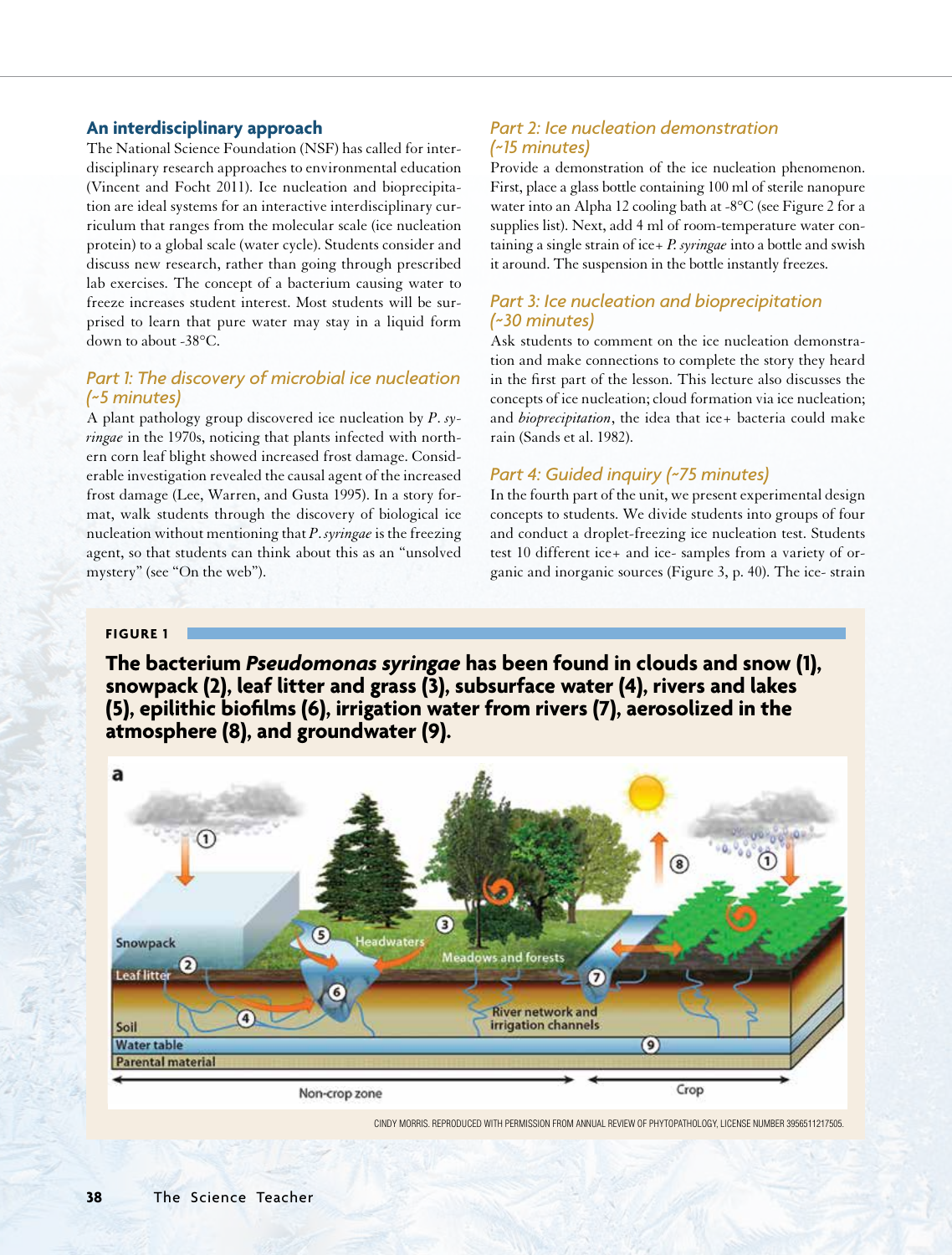of *P. syringae* is unable to freeze water at higher temperatures (-8°C) like the ice+ strains, likely due to lack of production of the membrane surface protein. Students also collect an environmental sample outside the classroom in 50 ml conical tubes containing 25 ml of water. (**Safety note:** Although the two strains of *P. syringae* are not known to be pathogenic to plants and do not infect humans, students should wear appropriate personal protective equipment, including gloves and safety goggles, and use appropriate hygiene practices.)

The students are given handouts to guide them through their experimental design (see "On the web"). The students select three of the 10 samples, plus sterile water as a negative control, and write hypotheses about the expected freezing temperatures of the samples. Droplets of 12 µl of each sample are loaded onto Parafilm M and placed in the cooling bath. We add a fluorescein disodium salt dye to the sample to visualize freezing, watching it change from green (liquid) to yellow (frozen) (Figure 4, p. 41). The students watch for approximately 30 minutes while the bath cools from -2° to -12°C, recording the temperature at which the droplets freeze.

# *Part 5: Discussion (~25 minutes)*

When we conducted this activity, after entering the freezing temperatures into an Excel spreadsheet (see "On the web"), we projected them on a screen for the whole class to see. We discussed the students' ice nucleation test results, including expected and unexpected results, along with ideas for experiment improvements (see students' responses "On the web"). Students came up

with new hypotheses, followed by a discussion period on ethics of human manipulations of the water cycle.

Students discussed the positive and negative impacts of human intervention, providing an opportunity to illustrate how nearly every aspect of biology requires ethical considerations. Students raised several unexpected negative consequences, including how increasing rain by cloud seeding, a form of weather modification, could affect native flora and fauna. It was also suggested that manipulations could be used with bad intentions, such as deliberately spreading a pathogenic bacterium or purposely increasing severe weather events to cause harm in certain areas of the world.

# *Part 6: Processing outdoor environmental samples (post lesson)*

Of the two strains of *P. syringae* given to the students, one is ice+ and the other is ice-, allowing students to see both phenotypes of *P. syringae.* The students identify environmental samples that have some of the warmest freezing temperatures (Figure 5, p. 41). Five of the six samples freeze, and surprisingly, the freezing temperatures are the warmest observed, with the exception of Snomax, an ice-nucleating protein often used by ski resorts to improve snowmaking operations. Such warm temperatures suggest a potential link to microbial ice nucleation, leading to follow-up experiments in the Schmale lab at Virginia Tech, where we isolated and tested bacteria from these samples for ice+ activity. We find ice-nucleating bacteria from every outdoor sample, except

#### **FIGURE 2**

# **Estimated cost of the supplies for this unit.**

| Item                                                                          | Vendor                   | Item $#$         | Quantity<br>needed | Cost for one<br>group of students |
|-------------------------------------------------------------------------------|--------------------------|------------------|--------------------|-----------------------------------|
| Professional cooling bath<br>Alternative: Ethanol/dry Ice cooling bath (metal | Lauda<br><b>YBM Home</b> | Alpha 12<br>2403 |                    | \$2,585<br>\$30                   |
| pan with lid, 70% ethanol, and dry ice)                                       |                          |                  |                    |                                   |
| 96 well plates (case of 100)                                                  | Sigma                    | <b>CLS9018</b>   |                    | \$360                             |
| 500 ml bottles (pack of four)                                                 | Sigma                    | CLS1399500       | 1                  | \$55                              |
| 50 ml conical tubes (case of 500)                                             | Fisher                   | $05 - 539 - 5$   |                    | \$250                             |
| 2 ml Eppendorf tubes (pack of 500)                                            | Fisher                   | 05-408-138       |                    | \$70                              |
| Flourescein, disodium salt (100 g)                                            | <b>Fisher Acros</b>      | 173241000        | 1                  | \$23                              |
| Parafilm® M $(4 \times 125')$                                                 | Sigma                    | P7793            |                    | \$60                              |
| 10-100 µL pipette for each group                                              | Cole Parmer              | SC-07859-07      | 1                  | \$181                             |
| Pipet tips 20-200 µl                                                          | Cole Parmer              | UX-07909-19      | 100                | \$28                              |
| 100-1000 µl pipette (optional)                                                | Cole Parmer              | SC-07859-11      | $\mathbf{1}$       | \$181                             |
| Pipet tips 100-1000 µl (optional) (1000)                                      | Cole Parmer              | UX-07909-21      | 100                | \$36.50                           |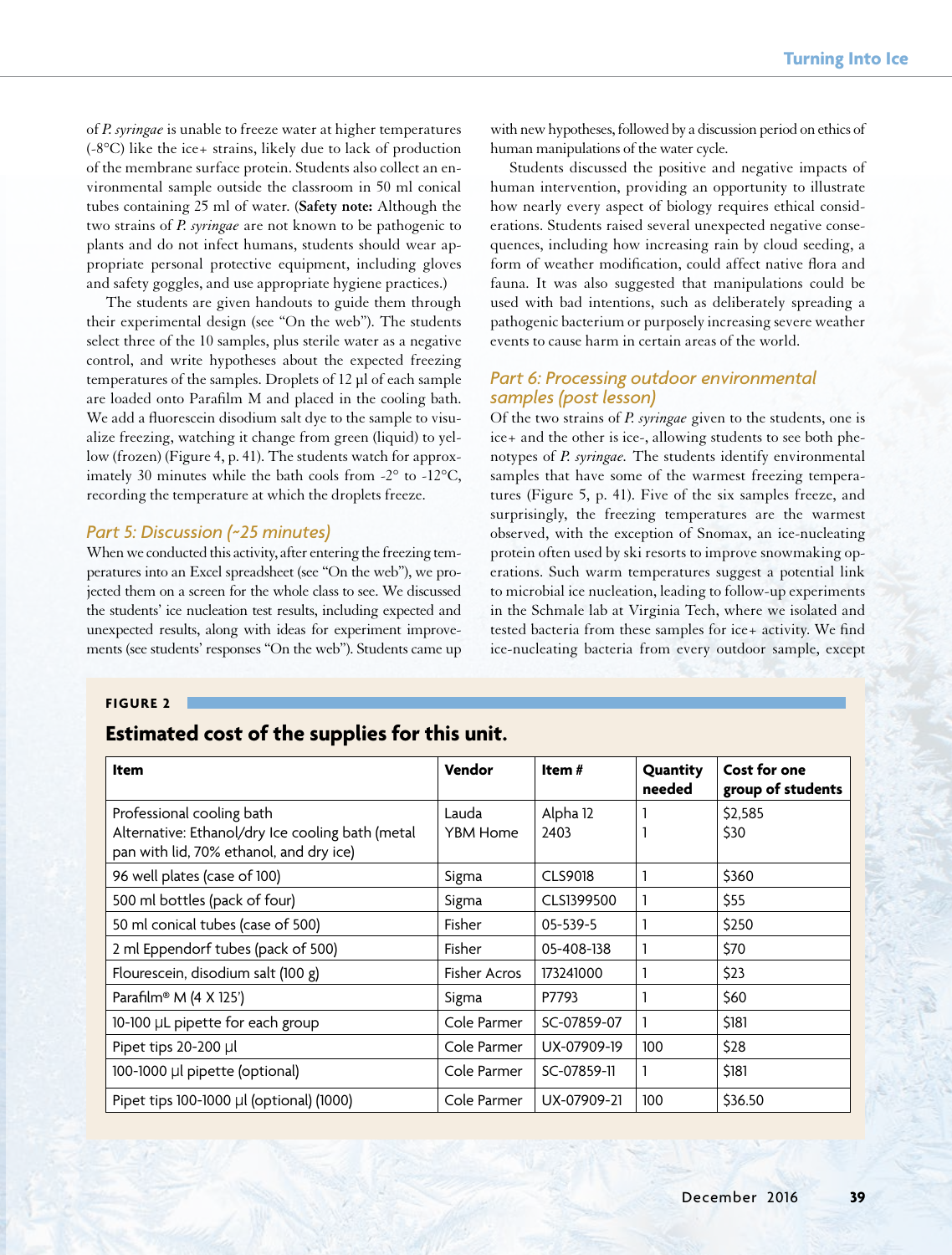sample A (mulch), with 23% of all the bacteria tested being ice+. These results are shared with the biology teacher, coauthor Cindy Bohland. The students are pleased to know that they have found ice nucleators, and there is a sense of excitement and investment in being part of science.

## **Reflections and assessment**

Before sharing their thoughts in a group discussion, students document their learning through written responses, providing conclusions, limitations, and future improvements to the experiment (see lesson evaluation sheet "On the web"). Students not only mention ideas related directly to the material presented but also relate ideas beyond the immediate application. During the discussion on impacts of manipulating ice nucleation, for example, some students make the less-direct connection that altering soil salinity could affect species diversity.

Students see how different disciplines would approach one problem and focus on different aspects of such a large system. For example, molecular biologists would study the ice nucleation protein, computational modelers would look at predictive patterns, and atmospheric scientists would be

interested in applications to weather patterns.

The most successful parts of the unit are having the students collect unknown samples outdoors and recording the data from the ice nucleation test in a dynamic spreadsheet. However, this part of the unit could still be improved upon. First, students could design their own controls for the experiment. Second, many of the students would have benefited from a short tutorial on pipetting techniques. Third, the worksheets could include a section for students to write their individual thoughts about the ethical issues surrounding biological ice nucleation.

## **Modifications**

This unit could be modified in several ways to accommodate different classroom needs. If a cooling bath is not an option, a lower-cost method could be implemented using a stainless steel bucket or pan containing 70% ethanol and dry ice. Cover the bottom of the container with small pieces of dry ice, and carefully poor the ethanol over the dry ice. Add additional pieces of dry ice to achieve the desired temperature (around -10°C). Make sure to wear gloves and goggles. With this method, the

#### **FIGURE 3**

| Sample         |                                         |                                               |                                                            |          |                                           |
|----------------|-----------------------------------------|-----------------------------------------------|------------------------------------------------------------|----------|-------------------------------------------|
| <b>Number</b>  | <b>Sample Name</b>                      | <b>Description</b>                            | Concentration                                              | Item $#$ | <b>Source</b>                             |
| Control        | Sterile deionized<br>water              |                                               |                                                            |          |                                           |
| U              | Sample collected<br>from outside        |                                               |                                                            |          |                                           |
| 1              | Tap water                               |                                               |                                                            |          | Lab                                       |
| $\overline{2}$ | Mineral water                           |                                               |                                                            |          | Grocery store                             |
| 3              | Feldspar                                | Inorganic, igneous<br>rock, mineral           | $0.0005$ g/ml                                              |          | <b>READE</b> advanced<br>materials        |
| 4              | Montmorillonite                         | Inorganic, clay                               | $0.5$ mg/ml                                                | 69866    | Sigma                                     |
| 5              | P. syringae strain 1<br>$(\sin \# 642)$ | Bacterium isolated in<br>Blacksburg, Virginia | Suspension grown in Tryptic<br>Soy Agar (TSA) for 24 hours |          | Vinatzer lab,<br>Virginia Tech            |
| 6              | P. syringae strain 2<br>(strain # 892)  | Bacterium isolated in<br>Blacksburg, Virginia | Suspension grown in TSA for<br>24 hours                    |          | Vinatzer lab,<br>Virginia Tech            |
| 7              | Snomax                                  | Inert bacteria                                | $0.05$ mg/ml                                               |          | Snomax<br>International                   |
| 8              | Fennell pollen                          | Pollen                                        | $10$ mg/ml                                                 | 1245     | My Spice Sage                             |
| 9              | Bee pollen                              | Pollen                                        | $0.3$ mg/ml                                                | 618      | <b>Brushy Mountain</b><br><b>Bee Farm</b> |
| 10             | <b>Button mushroom</b><br>spores        | <b>Fungus</b>                                 | Unknown; spores from one<br>mushroom cap/2 ml              |          | Grocery store                             |

# **Ice+ and ice- samples.**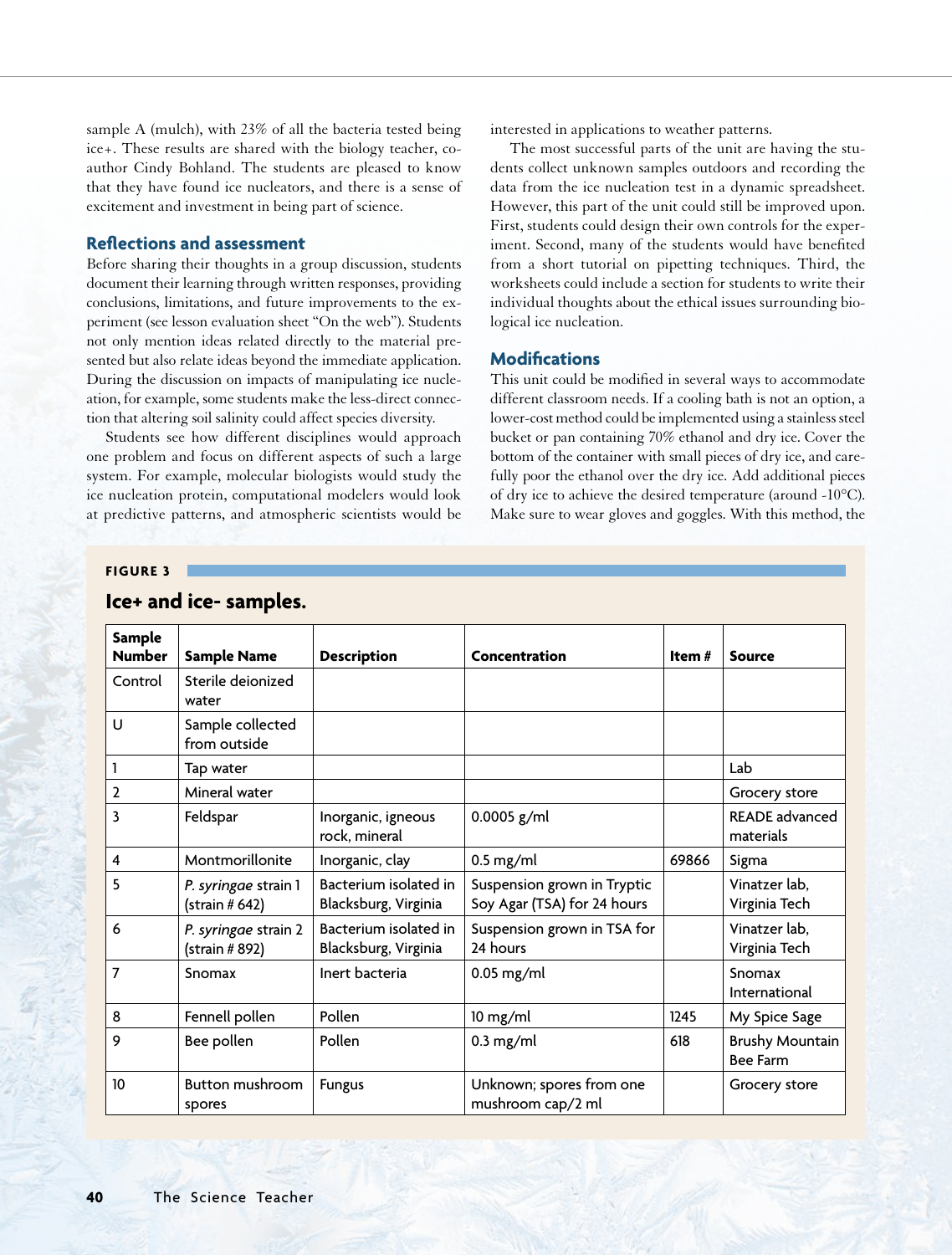### **FIGURE 4**

# **Environmental samples collected outside the classroom by students.**



**Ice nucleation test showing yellow (frozen) droplets and green (liquid) droplets.**



temperature will gradually rise, so the droplets must be placed on the bath as soon as the ethanol starts "boiling" at a slow and steady rate. One limitation is that the temperature can't be controlled as precisely as with a cooling bath.

# **Conclusion**

This unit can increase students' interest in STEM fields and train them in the methods used in STEM careers. Even for students not destined for STEM careers, being aware of current research topics with global effects will make them better citizens (Jacobson and Wilensky 2006). ■

*Renée Pietsch* (rpietsch@vt.edu) *is a post-doctoral research associate, Regina Hanlon* (rhanlon@vt.edu) *is a research associate, and David Schmale III* (dschmale@vt.edu) *is a professor at Virginia Tech in Blacksburg, Virginia; and Cynthia Bohland* (cbohland@rvgs.k12. va.us) *is a biology and biotechnology teacher at Roanoke Valley Governor's School for Science and Technology in Roanoke, Virginia.*

#### **Acknowledgments**

We would like to thank the students of Cindy Bohland's biology class at the Roanoke Valley Governor's School for piloting this unit. We would also like to thank Cindy Morris for the use of Figure 1 (reproduced with permission from *Annual Review of Phytopathology*, license number 3956511217505), and Brent Christner and Heather Lavender for their helpful comments and suggestions on the manuscript.

 This unit was supported in part by the National Science Foundation (NSF) grants DEB-1241068 (Dimensions: Collaborative Research: Research on Airborne Ice-Nucleating Species) and DGE-0966125 (IGERT: MultiScale Transport in Environmental and Physiological Systems). Any opinions, findings, conclusions, or recommendations expressed in this article are those of the authors and do not necessarily reflect the views of the NSF.

## **FIGURE 5**

# **The ice nucleation test results from students' outdoor environmental samples and from bacteria isolated from the samples.**

| <b>Description of</b><br>sample | <b>Mean freezing</b><br>temperature | Percentage of bacterial suspensions that froze<br>at $-9^{\circ}C$ | Morphology of<br>samples that froze |
|---------------------------------|-------------------------------------|--------------------------------------------------------------------|-------------------------------------|
| Mulch                           | $-7.8^{\circ}$ C                    | $0.0\% (0/9)$                                                      |                                     |
| Dandelion seed/fruit            | $-5.2^{\circ}$ C                    | $12.5\%$ (1/8)                                                     | white                               |
| Dandelion flower                | $-8.4^{\circ}$ C                    | $37.5\%$ (3/8)                                                     | yellow, orange                      |
| Mud                             | $-7.7^{\circ}$ C                    | $0.0\%$ (0/8)                                                      |                                     |
| Tree leaf                       | Did not freeze                      | 83.3% (5/6)                                                        | white, yellow                       |
| Dandelion leaves                | $-8.8^{\circ}$ C                    | 23.5% (4/17)                                                       | yellow, white, pink                 |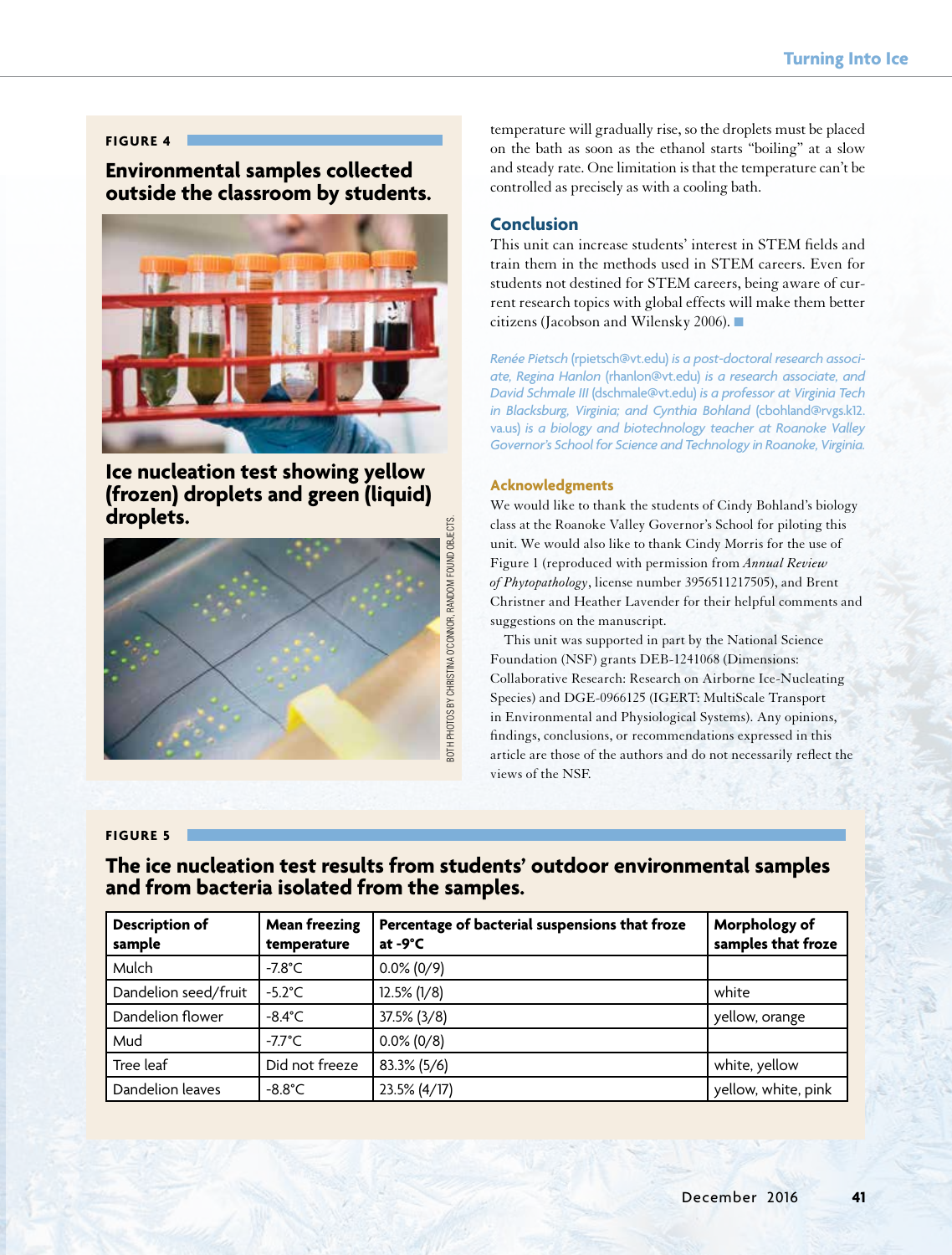

## **On the web**

Lecture on the history of microbial ice nucleation: *http://youtu.be/ qPEuWrTbWbE*

Ice nucleation demonstration: *http://youtu.be/648QSyHaNII* Ethanol bath: *http://wiki.bugwood.org/Bacterial\_ice\_nucleation* Students' responses, ice nucleation handout, spreadsheet, and

lesson evaluation sheet: *www.nsta.org/highschool/connections.aspx* 

#### **References**

- Jacobson, M.J., and U. Wilensky. 2006. Complex systems in education: Scientific and educational importance and implications for the learning sciences. *The Journal of the Learning Sciences* 15 (1): 11–34.
- Lee, R., G.J. Warren, and L.V. Gusta. 1995. *Biological ice nucleation and its applications*. St. Paul, MN: American Phytopathological Society.
- Monteil, C.L., M. Bardin, and C.E. Morris. 2014. Features of air masses associated with the deposition of *Pseudomonas syringae* and *Botrytis cinerea* by rain and snowfall. *The ISME Journal* 8: 2290–2304.
- Morris, C.E., F. Conen, J. Alex Huffman, V. Phillips, U. Pöschl, and D.C. Sands. 2014. Bioprecipitation: A feedback cycle

linking Earth history, ecosystem dynamics and land use through biological ice nucleators in the atmosphere. *Global change biology* 20: 341–351.

- Morris, C.E., D.C. Sands, B.A. Vinatzer, C. Glaux, C. Guilbaud, A. Buffiere, S. Yan, H. Dominguez, and B.M. Thompson. 2008. The life history of the plant pathogen *Pseudomonas syringae* is linked to the water cycle. *The ISME journal* 2 (3): 321–334.
- Murray, B., D. O'Sullivan, J. Atkinson, and M. Webb. 2012. Ice nucleation by particles immersed in supercooled cloud droplets. *Chemical Society Reviews* 41: 6519–6554.
- Sands, D., V. Langhans,, A. Scharen, and G. De Smet. 1982. The association between bacteria and rain and possible resultant meteorological implications. *Idojaras* 86: 148–152.
- Vincent, S., and W. Focht. 2011. Interdisciplinary environmental education: Elements of field identity and curriculum design. *Journal of Environmental Studies and Sciences* 1 (1): 14–35.
- Wolber, P.K., C.A. Deininger, M.W. Southworth, J. Vandekerckhove, M. Van Montagu, and G.J. Warren. 1986. Identification and purification of a bacterial ice-nucleation protein. *Proceedings of the National Academy of Sciences* 83 (19): 7256–7260.